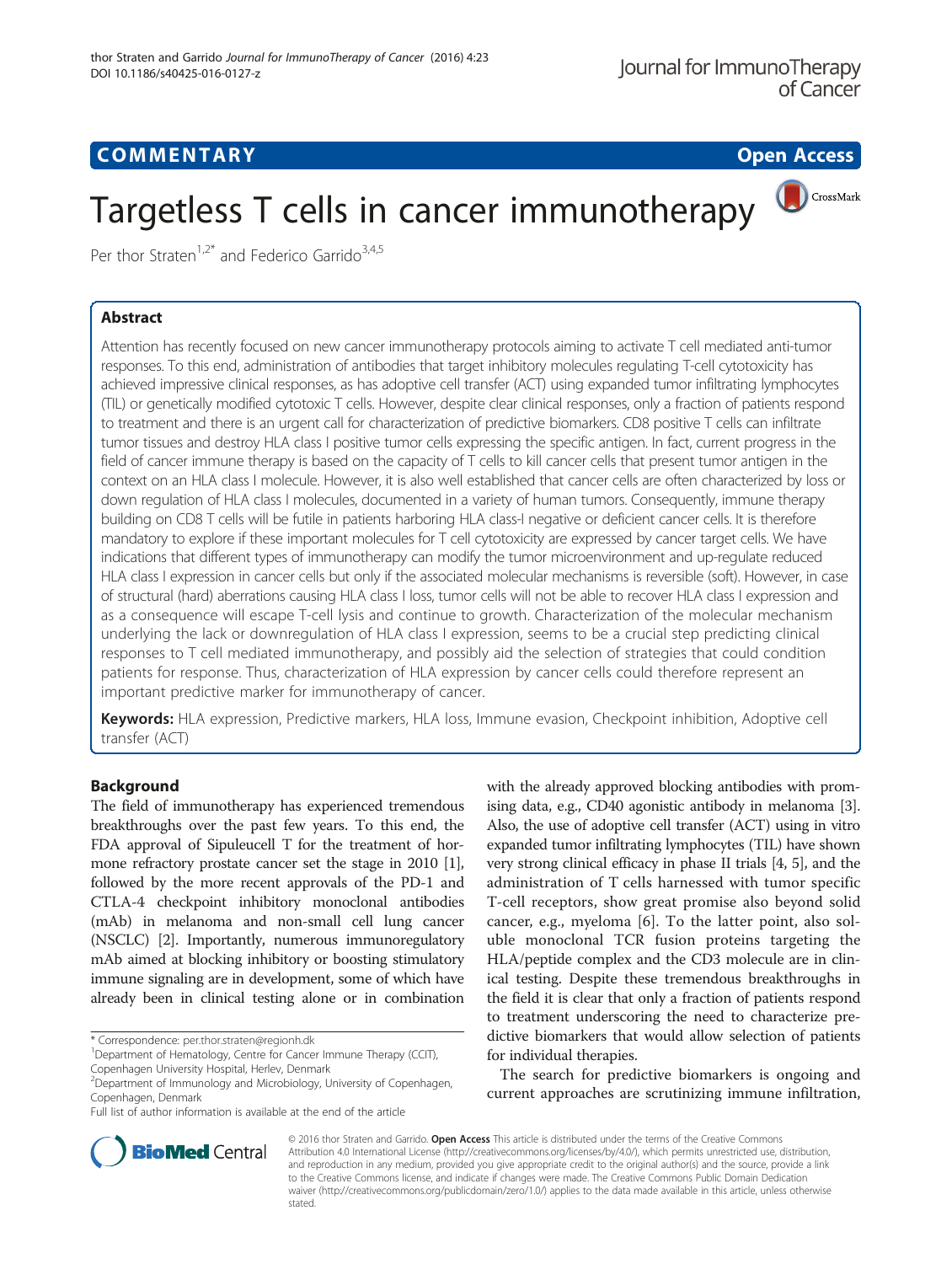expression of the target molecules in the tumor microenvironment, unique genetic hits (e.g., KRAS mutations), phenotypes of T cells among PBMC or TIL, or global mutational load of the cancer cells, just to mention a few. Several of these characteristics of the cancer cells, the microenvironment, or the immune system have shown correlation with response providing interesting new insight into the biology, and in some cases the mechanisms of action in response to therapy. Nonetheless, further work is certainly necessary to elucidate biomarkers that will allow prediction and selection of patients that are prone to respond to treatment. To this end, studies of the actual target of cytotoxic T cells (HLA class I molecules) seem to be strangely missing. At the same time, it has been widely accepted that the majority of tumors lose HLA class I expression. Thus, there is consensus that CD8 T cells are the main effector cells engaged with killing of cancer cells but in most studies it is left unrevealed whether the cancer cells express the actual target: the HLA class I molecules [[7\]](#page-3-0).

#### Main text

It is well established that the immune system recognize cancer cells, and data are accumulating that spontaneous T-cell responses impact on overall survival [[8, 9](#page-3-0)]. The co-existence of an anti-tumor response with a progressing tumor, highlight that cancer cells eventually escape the immunological response and several mechanisms of immune escape have been suggested [\[10](#page-3-0)]. Obviously, characterization of mechanisms of escape could lead to development of immunological strategies that interact with prominent escape routes. To this end, one could argue that the clinical success of targeting the PD-1/PDL-1 axis builds on blocking an interaction that contributes to escape from tumor specific T cells at the tumor site. However, the prerequisite for a successful T-cell response is HLA class I expression on the surface of cancer cells, since clearly the absence or down regulation of HLA class I leave the T cell incapable of recognizing the cancer cell.

HLA class I loss or downregulation has been described in human tumors of different origin with percentages that range from 60 to 90  $\%$  [[11](#page-3-0)–[14](#page-3-0)]. Two types of tumor HLA class I alterations are known: 1) caused by reversible or 'soft' regulatory defects leading to the coordinated downregulation of genes encoding, HLA class I complex, and components of the antigen processing and presentation machinery; and 2) structural or 'hard' irreversible alterations caused by mutational events and chromosomal abnormalities, affecting the HLA class I heavy chain and β2m genes [\[15\]](#page-3-0). The reversible 'soft' tumor HLA class I deficiencies show low mRNA levels of specific genes (heavy chain, β2m, and APM) that seem to be coordinately down regulated and they can be corrected in vitro by IFN-γ or other cytokines.

Among the 'hard' lesions, the loss of heterozygosity (LOH) of chromosome 6p21 is an important mechanism that generates HLA haplotype loss in various human tumors with high incidence. Mutations in β2m gene and loss of another gene copy due to LOH in chromosome 15 are responsable for the irreversible total loss of HLA class I expression, and it has been described in various types of malignancies, both in cell lines and in tumor tissues [\[16](#page-3-0)]. It is evident that alteration in the expression of any of the HLA class I molecules can affect both T and NK cell-mediated immunity, with an impact on the tumorigenic phenotype, metastatic capacity, and resistance to immunotherapy in various types of cancer.

The analysis of HLA class I antigens in tumor tissues requires a complex approach since HLA class I heavy chain is highly polimorfic and needs the analysis of the expression of six HLA class I alleles on tumor cells surface which differ among cancer patients [[17\]](#page-3-0). Frozen tissue obtained from cancer patients in coordination with pathologists is commonly analyzed by immunohistology. Microdissection of tumor tissue is currently used to obtain DNA and RNA from particular stroma or tumor areas to define the molecular defects responsible for HLA class I alterations. A more precise definition of the tumor phenotype and of the underlying mechanism of HLA class I defects can be obtained by the combined use of these techniques together with polymerase chain reaction (PCR), comparative genomic hybridization and loss of heterozygosity (LOH) analysis with specific markers spanning the chromosomal region of interest.

High degree of tumor infiltration with T cells is considered to be a good prognostic factor and has been included into a new tumor immunological grading system called "immunoscore" [\[18](#page-3-0)]. Different groups including ours have observed in various types of cancers, that the HLA class I negative tumors lack TILs. In contrast, HLA class I positive tumors are characterized by high degree of intratumoral infiltration with CD8+ T cells [[19\]](#page-3-0). In this context, it have been reported that the progression or regression of melanoma metástasis after immunotherapy was associated with HLA class I down or upregulation and T cell low or high infiltration respectively in two mixed responders patients [[20](#page-4-0)], indicating that both parameters are closely related. We favor the idea that the status of intratumoral infiltration, reflects the stage of cancer immune escape during natural cancer progression. At early stages there are more HLA class I -positive tumor cells and many TILs, while at more advanced stages the tumor contains more HLA class I negative escape variants and T cells are outside the tumor tissue restrained in the peritumoral area, in the stroma. T cell immune selection of HLA class I negative variants is a major mechanism to generate tumor escape variants present in many human tumors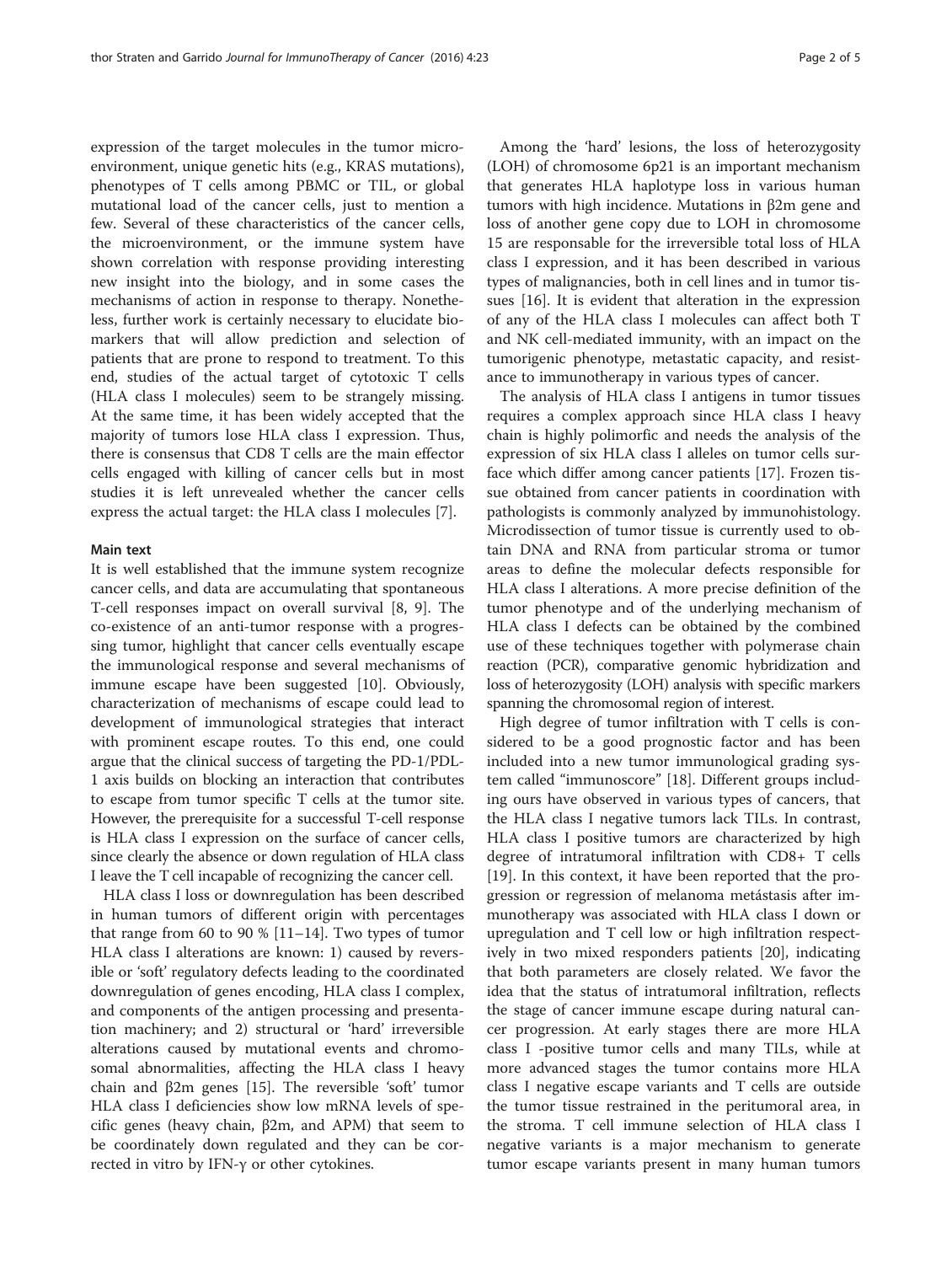regulate HLA class I associated antigen presentation and induce tumor rejection [[15,](#page-3-0) [21](#page-4-0)]. In contrast, if it is irreversible/hard, antigen presentation via HLA I molecules will be bloked and resistant to any type of conventional immunoterapy. The question that come immediately is "what to do when a irreversible/hard mechanism is diagnosed" ? We have suggested and succesful tested "in vitro" and "in vivo" the posibility to transfer wild type HLA class I or beta2 microglobuline genes to restore the HLA class I expression and T cell recognition [\[22](#page-4-0), [23](#page-4-0)] but other posibilities are open and have been recently discussed [\[21](#page-4-0)].

There are recent trials published in which different immune status markers were analyzed including the HLA expression. Tjin et al. [\[24](#page-4-0)] studied 27 melanoma tissues before tumor cell vaccination using autologous GM-CSF transduced tumor cells and compared with 16 patients who were not vaccinated. More infiltrating CD4 and CD8 positive cells were found in non progressors compared with progressors and T cell infiltration correlated with overall survival. These authors also reported that the loss of HLA A2 expression in melanoma inversely correlated with the functional activation of melanoma reactive T cell responses indicating that the presence of HLA class I on tumors cells determine the T cell effector function [\[25\]](#page-4-0). These results are in agreement with those obtained by Ryschich et al. [[8\]](#page-3-0) in pancreatic carcinoma in which T cell infiltration correlated with the HLA class I expression i.e., more T cells in tissues that were HLA class I positive and vice versa suggesting an active ongoing process of T cell immuneselection of HLA class I negative tumor variants. In phase II and III clinical trials using ipilimumab, melanoma patients were typed in for HLA-A2 and HLA-A1 in peripheral blood lymphocytes. Median overall survival was similar in both groups regardless of their HLA class I status [[26](#page-4-0)]. The idea that HLA class I expression can be a predictive marker for the final oucome of a particular immunotherapy trial rely on the tumor tissue analysis for HLA class I expression. We know that the frequency of HLA class I losses in diferent tumor tissues is very high when a carefull analysis is performed including HLA class I ABC total loss, HLA haplotype loss, HLA allelic loss or HLA class I ABC downregulation. These findings suggest that the HLA class I associated tumor escape mechanism is underestimated when performing basic tumor tissue analysis and therefore patients suppossed to be positive in the tumor tissue for a particular HLA class I allele, are not. In this context, the absence of expression in the tumor tissue of

three HLA- class I A,B,C alleles (a chromosome six loss) or event a single HLA- class I allele loss can be sufficient to prevent the presentation of the strong tumor rejection antigen to T cells and generate a tumor escape variant [[27\]](#page-4-0).

Cancer immunotherapy is finally beginning to deliver on its promise. However, even with the most successful drugs or their combinations, most patients either do not respond or eventually succumb to disease despite initial response. Thus, characterization of biomarkers is essential.

To this end, the tumor microenvironment is clearly of huge importance in the sense that tumors with a (T cell) inflamed environment are more prone to respond to administration of checkpoint inhibitory mAb [\[28\]](#page-4-0). Along these lines, response to PD-1 therapy has been shown to correlate with expression of PDL1 in the tumor microenvironment [[29](#page-4-0)]. The immunogenicity of the cancer cells is similarly important. Thus, mutations may lead to immune responses against neo-antigens, which may be broadly applicable e.g., KRAS mutations in pancreatic cancer [[30\]](#page-4-0), or may be patient specific unique mutations matching only a single HLA allele [[31\]](#page-4-0). To this end, it is clear that at least a fraction of the antigens recognized by TIL are mutated peptides [[32](#page-4-0)], and through technological advances the possibility to routinely target such peptides is no longer wishful thinking or belong in a distant future [\[32](#page-4-0)].

Thus, it is clear that both in terms of strength of the immune responses, i.e. what can be induced by unleash of in situ T cells by blocking of inhibitory molecules, as well as in terms of specificity by targeting of mutated peptides, the tools at hand are much improved.

As mentioned, however, there is an urgent call for predictive markers for response, and there seem to be a misconception in the field. Thus, considering PD-1 therapy as "targeting therapy", it obviously makes at least some sense to study expression of PDL-1 also underscored by the correlation with response. However, it should be kept in mind that PDL-1 is really not the target that directly leads to killing of cancer cells. Similarly, concerning neo-antigens, the mutated protein and the peptide derived thereof is a pre-requisite but is in fact not the target. The target is the mutated peptide in context of the appropriate HLA molecule. Goes without saying – the same can be said about any immunotherapy that relies on a T-cell effector arm, e.g., therapeutic vaccination.

Hence, over the past few years we have discovered tools to target cancer cells with much more powerful approaches while at the same time with a much higher degree of specificity. However, quite often the target is out of sight, in the sense that although HLA molecules are the target, predictive markers are searched high and low while HLA molecules seem somewhat out of the spotlight.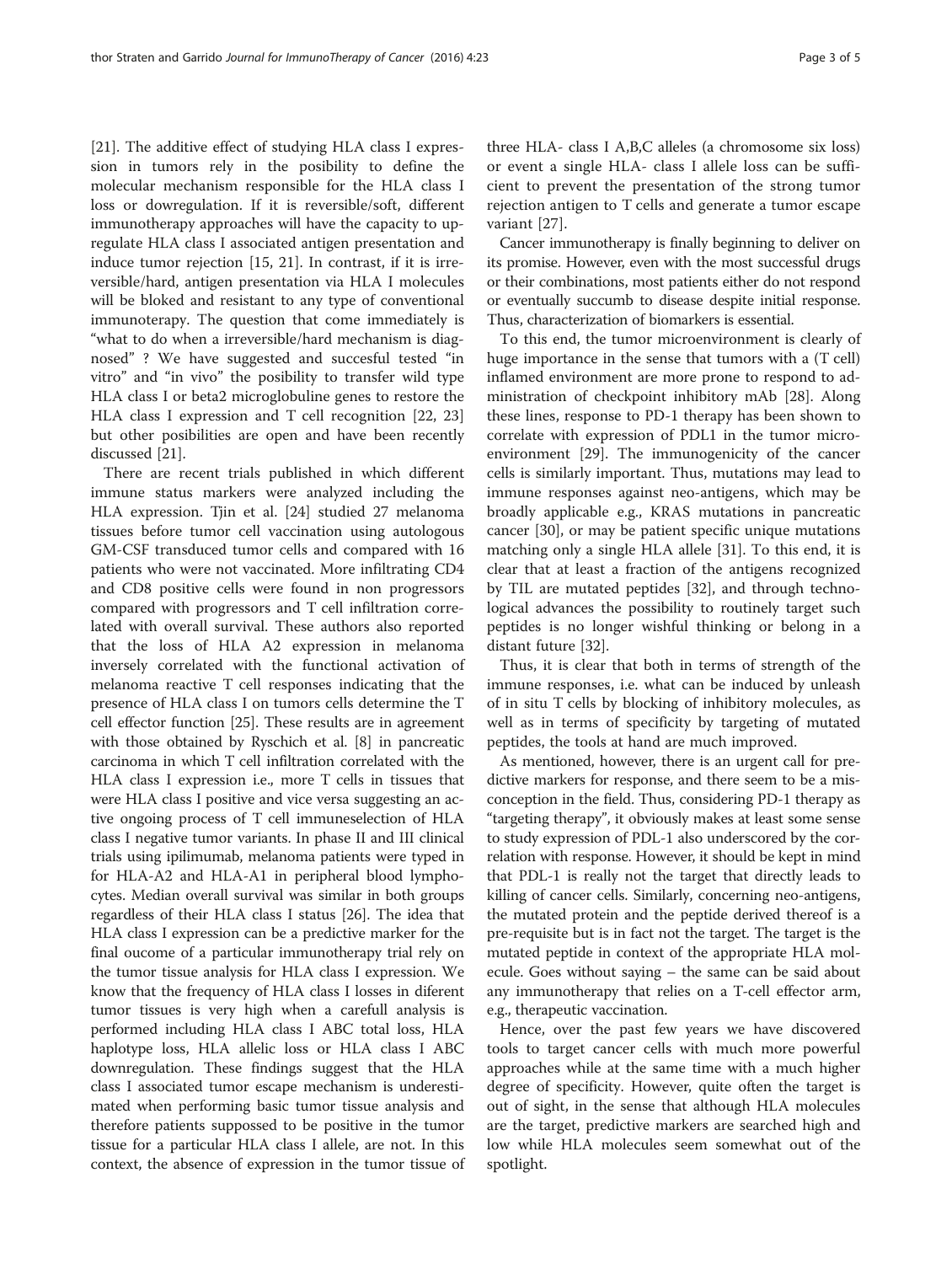### <span id="page-3-0"></span>Conclusion

We propose that expression of HLA class  $I$  – global as well as at the level of individual alleles, depending on the immunological targeting strategy - is studied carefully as a potential predictive biomarker in immunotherapy. Prospectively, hard lesions e.g., genetic loss of both alleles of the β2m in chromosome 15 or an HLA haplotype loss affecting one chromosome six should represent exclusion criteria [\[33](#page-4-0)]. In retrospective analyses, HLA expression data can be used to correlate with response to therapy. As given above concerning soft lesions, a low level expression of HLA class molecules may be rectified by interferon-γ (IFN-γ) or others TH1 type cytokines. Potentially, data from retrospective analyses can form the basis of "conditioning" prior to treatment thereby altering the microenvironment. To this end, targeting of antigens expressed not solely by cancer cells but by also cancer stromal cells, e.g., IDO-1 [[34](#page-4-0)] could lead to influx of immune cells which in turn secrete IFN-γ, enabling subsequent targeting also of the true target i.e. the HLA molecules expressed by cancer cells. Even less invasive strategies may be relevant. In conclusion, analyzing the expression of the true target - the HLA molecule - will surely exclude patients that have very limited chance for response, and also identify a group of patients for which conditioning that leads to upregulation of HLA molecules will increase the chance of response to therapy [7].

#### Abbreviations

CTLA-4: cytotoxic T-lymphocyte-associated protein 4; HLA: histocompatibility leucocyte antigen; IFN-γ: interferon-γ, β2m, Beta-2-microglobulin; mAb: monoclonal antibodies; NK cell: natural killer cell; PD-1: programmed death-1; TCR: T cell receptor; TIL: tumor infiltrating lymphocytes.

#### Competing interests

The authors declare that they have no competing interests

#### Authors' contributions

PtS and FG wrote the manuscript. Both authors read and approved the final manuscript.

#### Acknowledgements

Grant sponsor: Instituto de Salud Carlos III [FEDER Funds (EU)];Grant numbers: PI 14/01978, PT 13/0010/0039. Grant sponsor: Junta de Andalucía; Grant number: CTS-143; Danish Cancer Society, The Danish Council for Independent Research, The Daniel Foundation, The Toyota Foundation.

We thank Dr Natalia Aptsiauri from the Dept Analisis Clinicos e Inmunologia for reviewing the manuscript.

#### Author details

<sup>1</sup>Department of Hematology, Centre for Cancer Immune Therapy (CCIT), Copenhagen University Hospital, Herlev, Denmark. <sup>2</sup>Department of Immunology and Microbiology, University of Copenhagen, Copenhagen, Denmark. <sup>3</sup> Servicio de Analisis Clinicos e Inmunologia, UGC Laboratorio Clinico, Hospital Universitario Virgen de las Nieves, Granada, Spain. <sup>4</sup>Instituto de Investigacion Biosanitaria IBS, Granada, Spain. <sup>5</sup>Departamento de Bioquimica, Biologia Molecular e Inmunologia III, Universidad de Granada, Granada, Spain.

Received: 4 February 2016 Accepted: 30 March 2016 Published online: 19 April 2016

#### References

- 1. Snyder A, Tepper JE, Slovin SF. Perspectives on immunotherapy in prostate cancer and solid tumors: where is the future? Semin Oncol. 2013;40:347–60.
- 2. First Immunotherapy Combo Approved for Cancer: Cancer Discov 2015;5: 1228-8290
- 3. Honeychurch J, Cheadle EJ, Dovedi SJ, Illidge TM. Immuno-regulatory antibodies for the treatment of cancer. Expert Opin Biol Ther. 2015;15: 787–801.
- 4. Andersen R, Donia M, Ellebaek E, Holz Borch T, Kongsted P, Iversen TZ, Rosenkrantz Hölmich L, Westergren Hendel H, Met O, Hald AM, thor Straten P, Svane IM. Long-lasting complete responses in patients with metastatic melanoma after adoptive cell therapy with tumor-infiltrating lymphocytes and an attenuated IL-2 regimen. Clin Cancer Res. 2016. Epub ahead of print.
- 5. Rosenberg SA, Yang JC, Sherry RM, Kammula US, Hughes MS, Phan GQ, Citrin DE, Restifo NP, Robbins PF, Wunderlich JR, Morton KE, Laurencot CM, Steinberg SM, White DE, Dudley ME. Durable complete responses in heavily pretreated patients with metastatic melanoma using T-cell transfer immunotherapy. Clin Cancer Res. 2011;17:4550–7.
- 6. Rapoport AP, Stadtmauer EA, Binder-Scholl GK, Goloubeva O, Vogl DT, Lacey SF, Badros AZ, Garfall A, Weiss B, Finklestein J, Kulikovskaya I, Sinha SK, Kronsberg S, Gupta M, Bond S, Melchiori L, Brewer JE, Bennett AD, Gerry AB, Pumphrey NJ, Williams D, Tayton-Martin HK, Ribeiro L, Holdich T, Yanovich S, Hardy N, Yared J, Kerr N, Philip S, Westphal S, Siegel DL, Levine BL, Jakobsen BK, Kalos M, June CH. NY-ESO-1-specific TCR-engineered T cells mediate sustained antigen-specific antitumor effects in myeloma. Nat Med. 2015;21:914–21.
- 7. Algarra I, Cabrera T, Garrido F. The HLA crossroad in tumor immunology. Hum Immunol. 2000;61:65–73.
- 8. Ryschich E, Notzel T, Hinz U, Autschbach F, Ferguson J, Simon I, Weitz J, Frohlich B, Klar E, Buchler MW, Schmidt J. Control of T-cell-mediated immune response by HLA class I in human pancreatic carcinoma. Clin Cancer Res. 2005;11:498–504.
- 9. Bindea G, Mlecnik B, Fridman WH, Pages F, Galon J. Natural immunity to cancer in humans. Curr Opin Immunol. 2010;22:215–22.
- 10. Becker JC, Andersen MH, Schrama D, Thor Straten P. Immune-suppressive properties of the tumor microenvironment. Cancer Immunol Immunother. 2013;62:1137–48.
- 11. Garrido F, Cabrera T, Concha A, Glew S, Ruiz Cabello F, Stern PL. Natural history of HLA expression during tumour development. Immunol Today. 1993;14:491–9.
- 12. Garrido F, Ruiz-Cabello F, Cabrera T, Perez-Villar JJ, Lopez-Botet M, Duggan-Keen M, Stern PL. Implications for immunosurveillance of altered HLA class I phenotypes in human tumours. Immunol Today. 1997;18:89–95.
- 13. Marincola FM, Jaffee EM, Hicklin DJ, Ferrone S. Escape of human solid tumors from T-cell recognition: molecular mechanisms and functional significance. Adv Immunol. 2000;74(181-273):181–273.
- 14. Seliger B, Cabrera T, Garrido F, Ferrone S. HLA class I antigen abnormalities and immune escape by malignant cells. Semin Cancer Biol. 2002;12:3–13.
- 15. Garrido F, Cabrera T, Aptsiauri N. "Hard" and "soft" lesions underlying the HLA class I alterations in cancer cells: implications for immunotherapy. Int J Cancer. 2010;127:249–56.
- 16. Maleno I, Aptsiauri N, Cabrera T, Gallego A, Paschen A, Lopez-Nevot MA, Garrido F. Frequent loss of heterozygosity in the beta2-microglobulin region of chromosome 15 in primary human tumors. Immunogenetics. 2011;63:65–71.
- 17. Cabrera T, Lopez-Nevot MA, Gaforio JJ, Ruiz-Cabello F, Garrido F. Analysis of HLA expression in human tumor tissues. Cancer Immunol Immunother. 2003;52:1–9.
- 18. Galon J, Costes A, Sanchez-Cabo F, Kirilovsky A, Mlecnik B, Lagorce-Pages C, Tosolini M, Camus M, Berger A, Wind P, Zinzindohoue F, Bruneval P, Cugnenc PH, Trajanoski Z, Fridman WH, Pages F. Type, density, and location of immune cells within human colorectal tumors predict clinical outcome. Science. 2006; 313:1960–4.
- 19. del Campo AB, Kyte JA, Carretero J, Zinchencko S, Mendez R, Gonzalez-Aseguinolaza G, Ruiz-Cabello F, Aamdal S, Gaudernack G, Garrido F, Aptsiauri N. Immune escape of cancer cells with beta2-microglobulin loss over the course of metastatic melanoma. Int J Cancer. 2014;134:102–13.